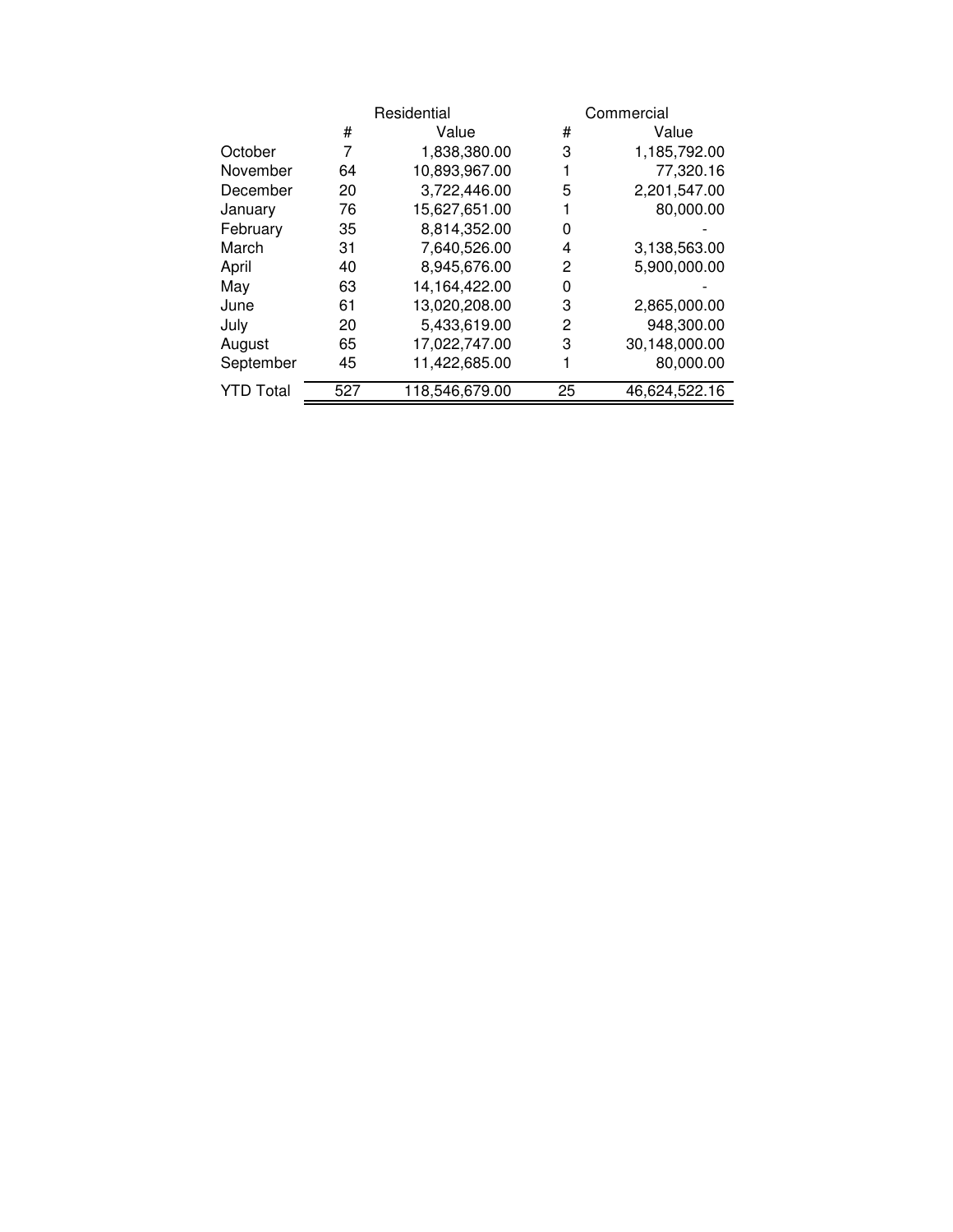

## **Community DevelopmentHome StartsYear Comparisons**

## **FY 2017**

| Year      | Oct            | <b>Nov</b> | <b>Dec</b> | Jan | Feb            | <b>March</b> | <b>April</b> | May            | June           | July | <b>August</b> | <b>Sept</b>    | <b>Total</b> |
|-----------|----------------|------------|------------|-----|----------------|--------------|--------------|----------------|----------------|------|---------------|----------------|--------------|
| 2016/2017 | $\overline{7}$ | 64         | 20         | 76  | 35             | 31           | 40           | 63             | 61             | 20   | 65            | 45             | 527          |
| 2015/2016 | 8              | 5          | 9          | 7   | 9              | 29           | 34           | 43             | 9              | 12   | 30            | 15             | 210          |
| 2014/2015 | $\mathbf 0$    | 4          | 11         | 5   | 2              | 18           | 16           | 9              | 6              | 3    | 9             | 6              | 89           |
| 2013/2014 | 18             | 10         | 6          | 15  | 22             | 26           | 8            | $\overline{7}$ | 12             | 5    | 15            | 10             | 154          |
| 2012/2013 | 27             | 19         | 12         | 12  | 24             | 8            | 37           | 23             | 23             | 24   | 24            | 11             | 244          |
| 2011/2012 | 9              | 6          | 5          | 6   | 15             | 10           | 16           | 14             | 14             | 14   | 22            | 9              | 140          |
| 2010/2011 | 13             | 13         | 4          | 8   | 14             | 9            | 17           | 12             | 12             | 8    | 13            | 17             | 140          |
| 2009/2010 | 11             | 18         | 11         | 7   | 22             | 23           | 11           | 10             | 15             | 10   | 16            | 11             | 165          |
| 2008/2009 | 5              |            | 7          | 2   | $\overline{2}$ | 0            | 6            | 11             | 8              | 14   | 9             | 15             | 80           |
| 2007/2008 | 9              | 9          | 3          | 6   | 10             | 10           | 23           | 14             | 10             | 4    | 6             | $\overline{7}$ | 111          |
| 2006/2007 | 29             | 22         | 22         | 25  | 22             | 17           | 23           | 25             | $\overline{7}$ | 18   | 17            | 14             | 241          |
| 2005/2006 | 59             | 36         | 69         | 41  | 56             | 57           | 51           | 68             | 40             | 50   | 51            | 27             | 605          |
| 2004/2005 | 36             | 31         | 41         | 38  | 44             | 78           | 56           | 53             | 51             | 32   | 38            | 38             | 536          |

CITY OF FORNEY \* COMMUNITY DEVELOPMENT

101 E. Aimee Street \* P.O. BOX 826 \* FORNEY, TX 75126

**Office 972-564-7300 \* Fax 972-552-1538**